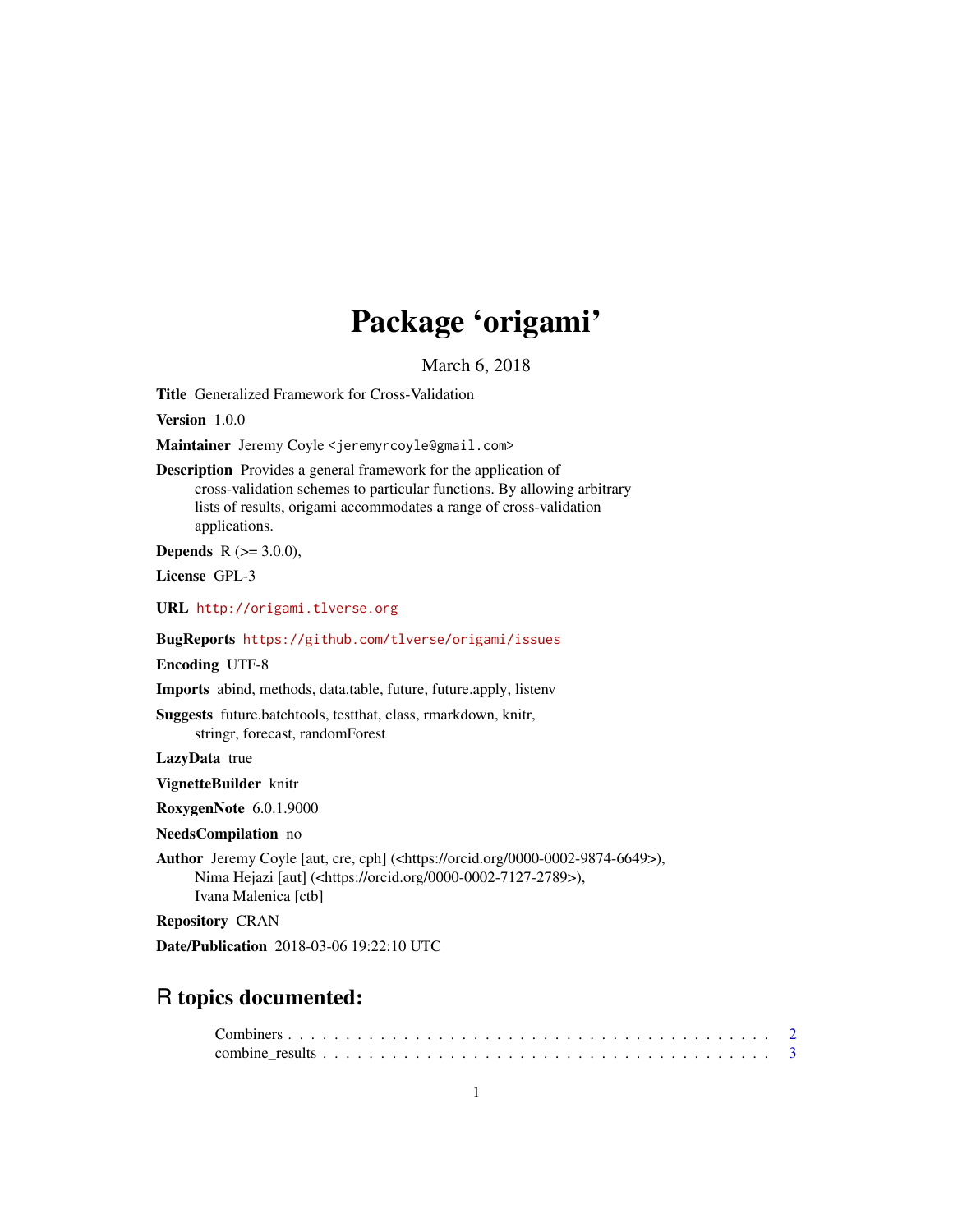#### <span id="page-1-0"></span>2 Combiners 2 Combiners and 2 Combiners 2 Combiners 2 Combiners 2 Combiners 2 Combiners

| Index | 12 |
|-------|----|

<span id="page-1-1"></span>Combiners *Combiners*

# Description

Combiners are functions that collapse across a list of similarly structured results. These are standard idioms for combining lists of certain data types.

# Usage

combiner\_rbind(x)

combiner\_c(x)

combiner\_factor(x)

combiner\_array(x)

# Arguments

x (list) - a list of similar results to be combined.

# Value

A combined results object.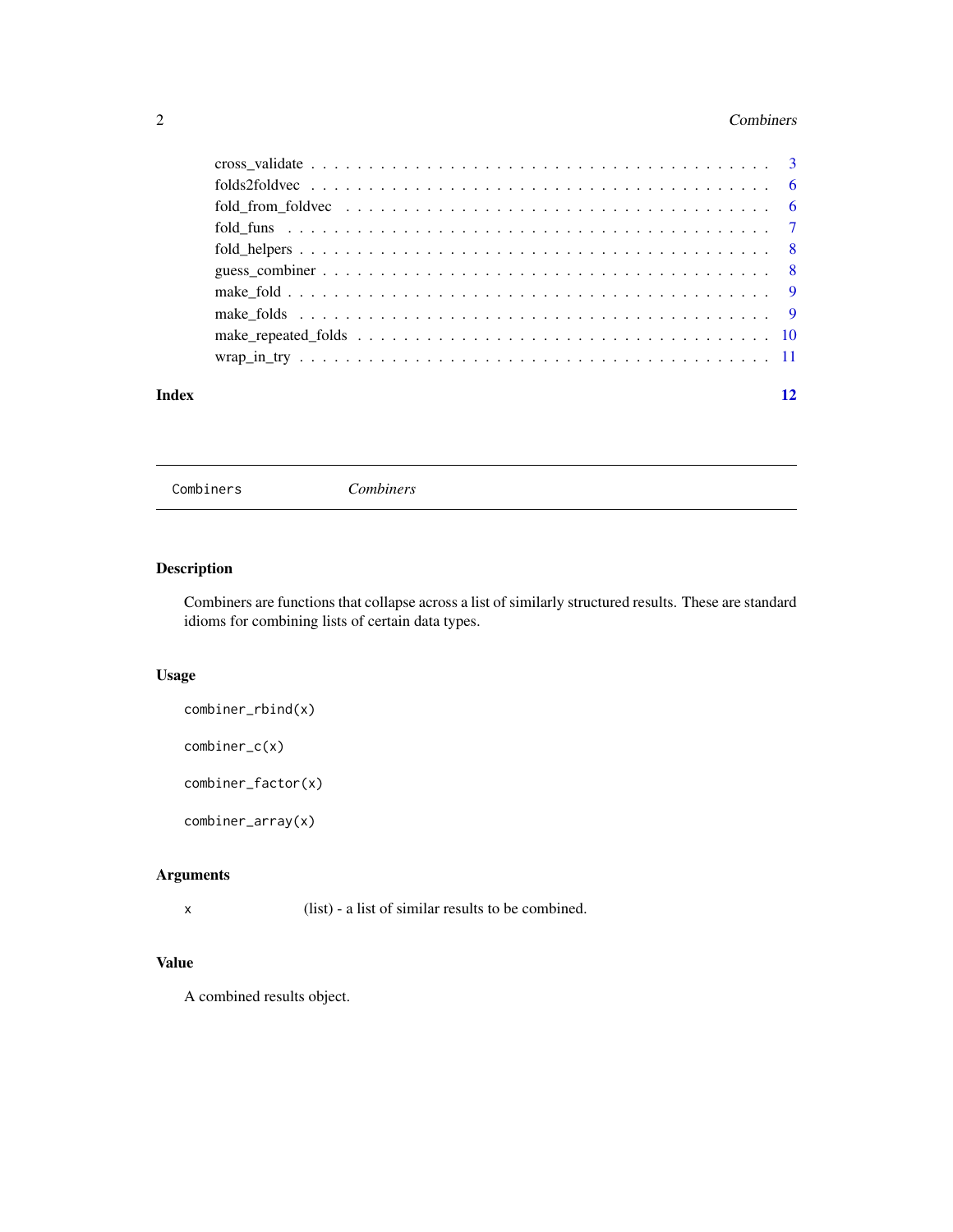<span id="page-2-1"></span><span id="page-2-0"></span>combine\_results *Combine Results from Different Folds*

#### Description

Applies [Combiners:](#page-1-1) functions that collapse across a list of similarly structured results, to a list of such lists.

# Usage

```
combine_results(results, combiners = NULL, smart_combiners = TRUE)
```
#### **Arguments**

| results         | (list) - a list of lists, corresponding to each result, with the inner lists correspond-<br>ing to results from each fold. |
|-----------------|----------------------------------------------------------------------------------------------------------------------------|
| combiners       | (list) - a list with the same names results, containing combiner function names<br>or functions for each result.           |
| smart_combiners |                                                                                                                            |
|                 | (logical) - if combiners are missing, should they be guessed from the data type<br>of the results.                         |

## Details

In theory you should never call this function directly, because it is called automatically by cross\_validate. The defaults, combiners guessed based on data type, should work in most cases.

#### Value

A list of combined results.

# See Also

**[Combiners](#page-1-1)** 

cross\_validate *Main Cross-Validation Function*

# Description

Applies cv\_fun to the folds using future\_lapply and combines the results across folds using combine\_results.

#### Usage

```
cross_validate(cv_fun, folds, ..., use_future = TRUE, .combine = TRUE,
  .combine_control = list(), .old_results = NULL)
```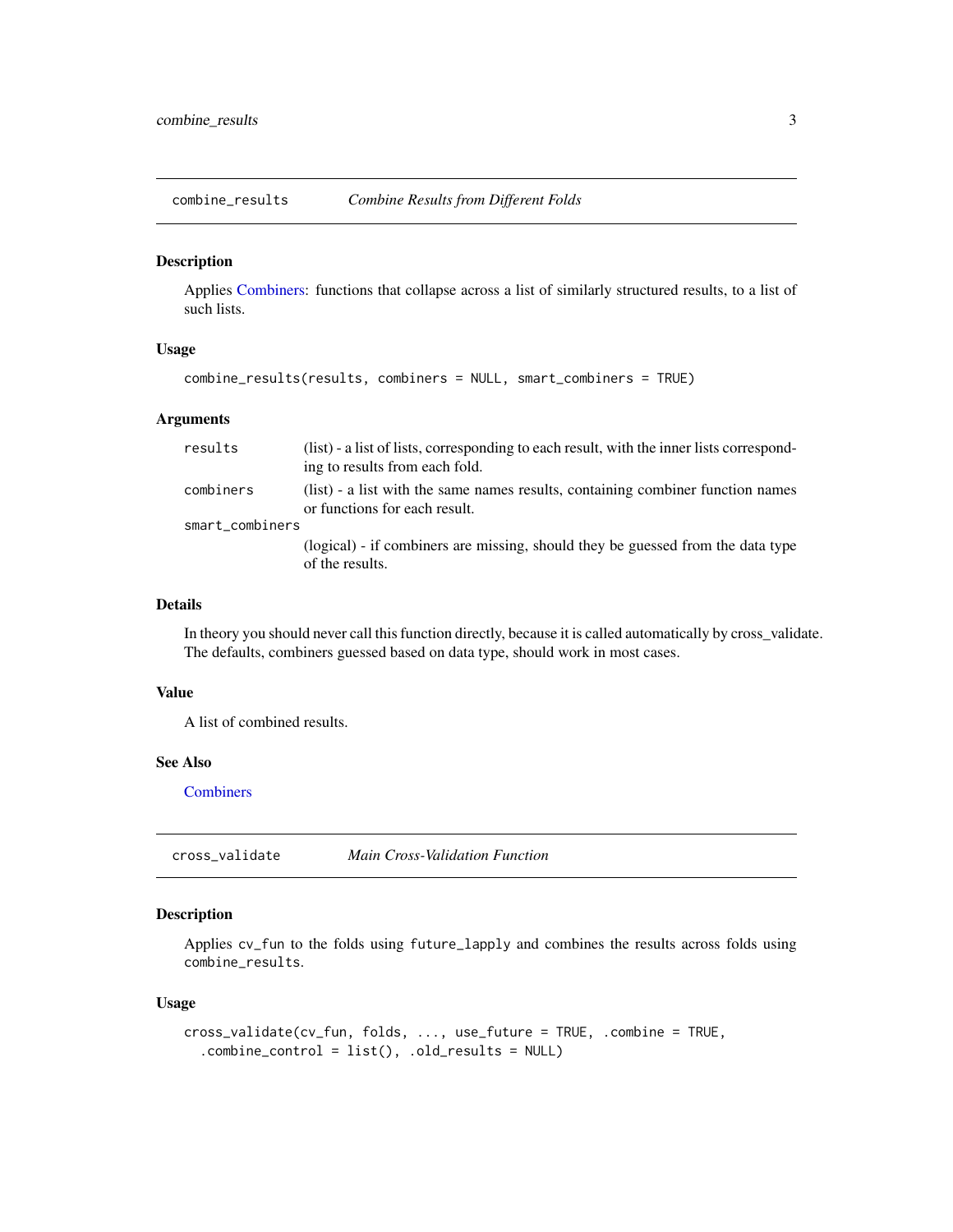#### <span id="page-3-0"></span>**Arguments**

| cv_fun           | a function that takes a 'fold' as it's first argument and returns a list of results<br>from that fold. NOTE: the use of an argument named 'X' is specifically dis-<br>allowed in any input function for compliance with the functions lapply and<br>future.apply::future_lapply. |
|------------------|----------------------------------------------------------------------------------------------------------------------------------------------------------------------------------------------------------------------------------------------------------------------------------|
| folds            | a list of folds to loop over generated using make_folds.                                                                                                                                                                                                                         |
| $\ddotsc$        | other arguments passed to cyfun.                                                                                                                                                                                                                                                 |
| use_future       | logical option for whether to run the main loop of cross-validation with future_lapply<br>or with lapply.                                                                                                                                                                        |
| .combine         | (logical) - should combine_results be called.                                                                                                                                                                                                                                    |
| .combine_control |                                                                                                                                                                                                                                                                                  |
|                  | (list) - arguments to combine_results.                                                                                                                                                                                                                                           |
| .old_results     | (list) - the returned result from a previous call to This function. Will be combined<br>with the current results. This is useful for adding additional CV folds to a results<br>object.                                                                                          |
|                  |                                                                                                                                                                                                                                                                                  |

# Value

A list of results, combined across folds.

#### Examples

```
###############################################################################
# This example explains how to use the cross_validate function naively.
###############################################################################
data(mtcars)
# resubstitution MSE
r < -1m(mpg ~ ., data = mtcars)
mean(resid(r)^2)
# function to calculate cross-validated squared error
cv_lm <- function(fold, data, reg_form) {
 # get name and index of outcome variable from regression formula
 out_var <- as.character(unlist(stringr::str_split(reg_form, " "))[1])
 out_var_ind <- as.numeric(which(colnames(data) == out_var))
 # split up data into training and validation sets
 train_data <- training(data)
 valid_data <- validation(data)
 # fit linear model on training set and predict on validation set
 mod <- lm(as.formula(reg_form), data = train_data)
 preds <- predict(mod, newdata = valid_data)
 # capture results to be returned as output
 out <- list(coef = data.frame(t(coef(mod))),
             SE = ((preds - valid_data[, out_var_id])^2)return(out)
```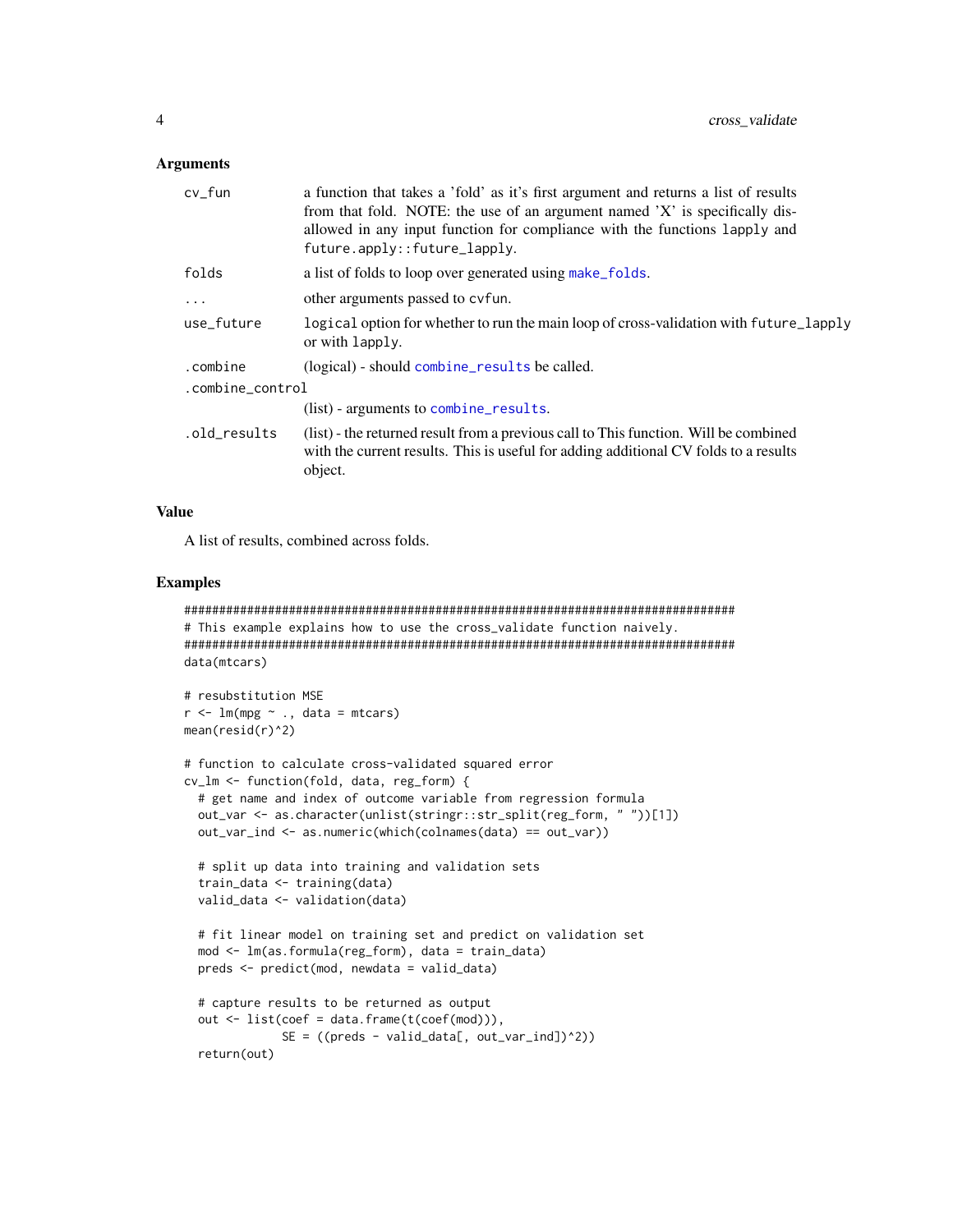cross\_validate 5

}

```
# replicate the resubstitution estimate
resub <- make_folds(mtcars, fold_fun = folds_resubstitution)[[1]]
resub_results \leq cv_lm(fold = resub, data = mtcars, reg_form = "mpg \sim .")
mean(resub_results$SE)
# cross-validated estimate
folds <- make_folds(mtcars)
cv_results <- cross_validate(cv_fun = cv_lm, folds = folds, data = mtcars,
                             reg_form = "mpg ~.")mean(cv_results$SE)
###############################################################################
# This example explains how to use the cross_validate function with
# parallelization using the framework of the future package.
###############################################################################
suppressMessages(library(data.table))
library(future)
data(mtcars)
set.seed(1)
# make a lot of folds
folds <- make_folds(mtcars, fold_fun = folds_bootstrap, V = 1000)
# function to calculate cross-validated squared error for linear regression
cv_lm <- function(fold, data, reg_form) {
  # get name and index of outcome variable from regression formula
  out_var <- as.character(unlist(str_split(reg_form, " "))[1])
  out_var_ind <- as.numeric(which(colnames(data) == out_var))
  # split up data into training and validation sets
  train_data <- training(data)
  valid_data <- validation(data)
  # fit linear model on training set and predict on validation set
  mod <- lm(as.formula(reg_form), data = train_data)
  preds <- predict(mod, newdata = valid_data)
  # capture results to be returned as output
  out <- list(coef = data.frame(t(coef(mod))),
              SE = ((preds - valid_data[, out_var_id])^2)return(out)
}
plan(sequential)
time_seq <- system.time({
    results_seq <- cross_validate(cv_fun = cv_lm, folds = folds, data = mtcars,
                                  reg_{form} = "mpg \sim .")})
plan(multicore)
time_mc <- system.time({
```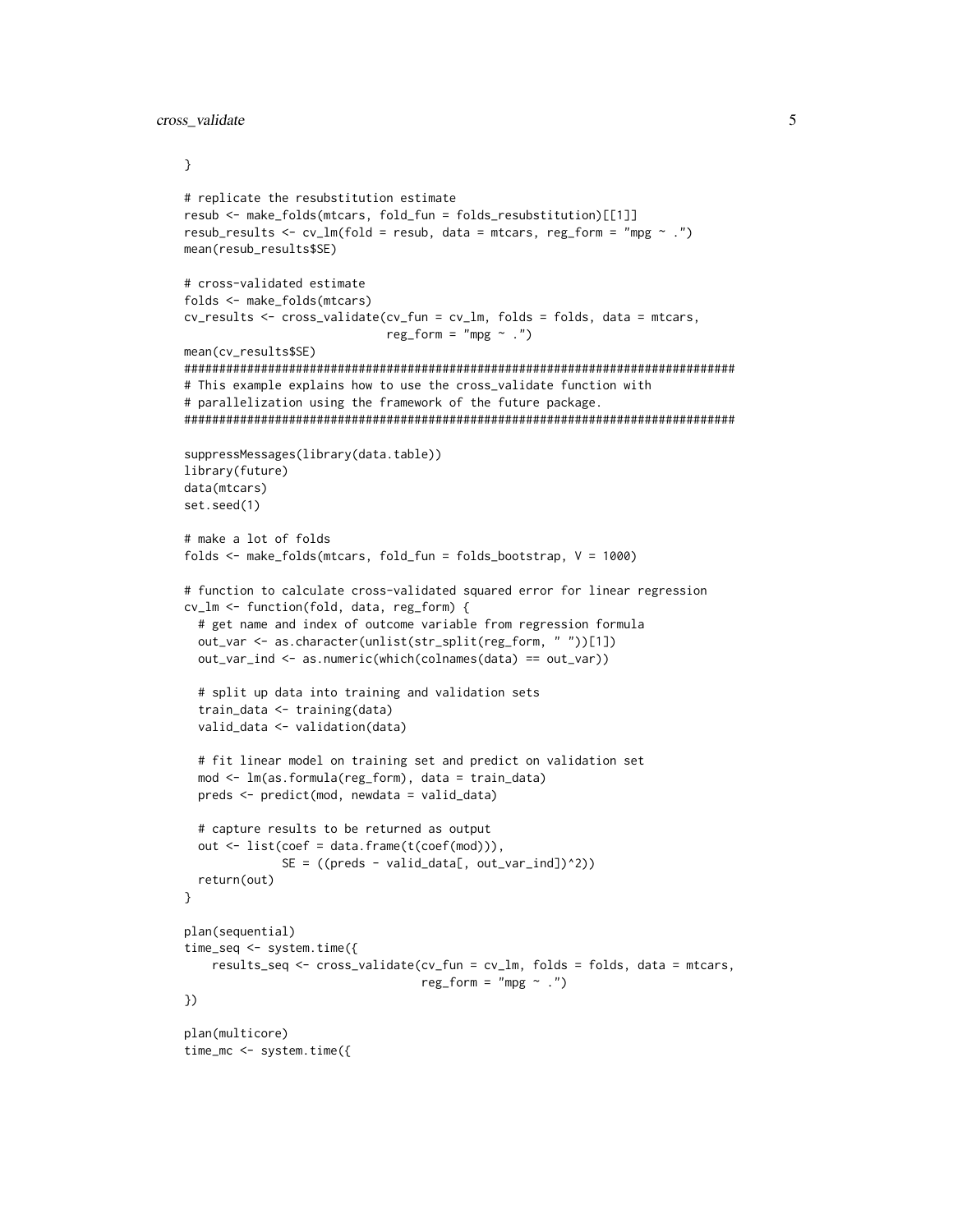```
results_mc <- cross_validate(cv_fun = cv_lm, folds = folds, data = mtcars,
                                 reg_{r} = "mpg \sim .")})
if(availableCores() > 1) {
    time_mc["elapsed"] < 1.2 * time_seq["elapsed"]
}
```
<span id="page-5-2"></span>folds2foldvec *Build a Fold Vector from a Fold Object*

# Description

For V-fold type cross-validation. This takes a fold object and returns a fold vector (validation set IDs) for use with other tools like cv.glmnet.

#### Usage

```
folds2foldvec(folds)
```
# Arguments

folds A fold object as produced by make\_folds, from which a numeric vector of the validation set fold IDs are returned.

#### See Also

Other fold generation functions: [fold\\_from\\_foldvec](#page-5-1), [fold\\_funs](#page-6-1), [make\\_folds](#page-8-1), [make\\_repeated\\_folds](#page-9-1)

<span id="page-5-1"></span>fold\_from\_foldvec *Build a Fold Object from a Fold Vector*

# Description

For V-fold type cross-validation. This takes a fold vector (validation set IDs) and builds a fold object for fold V.

#### Usage

```
fold_from_foldvec(v, folds)
```
#### Arguments

|       | An identifier of the fold in which observations fall for CV. |
|-------|--------------------------------------------------------------|
| folds | A vector of the fold status for each observation for CV.     |

# See Also

Other fold generation functions: [fold\\_funs](#page-6-1), [folds2foldvec](#page-5-2), [make\\_folds](#page-8-1), [make\\_repeated\\_folds](#page-9-1)

<span id="page-5-0"></span>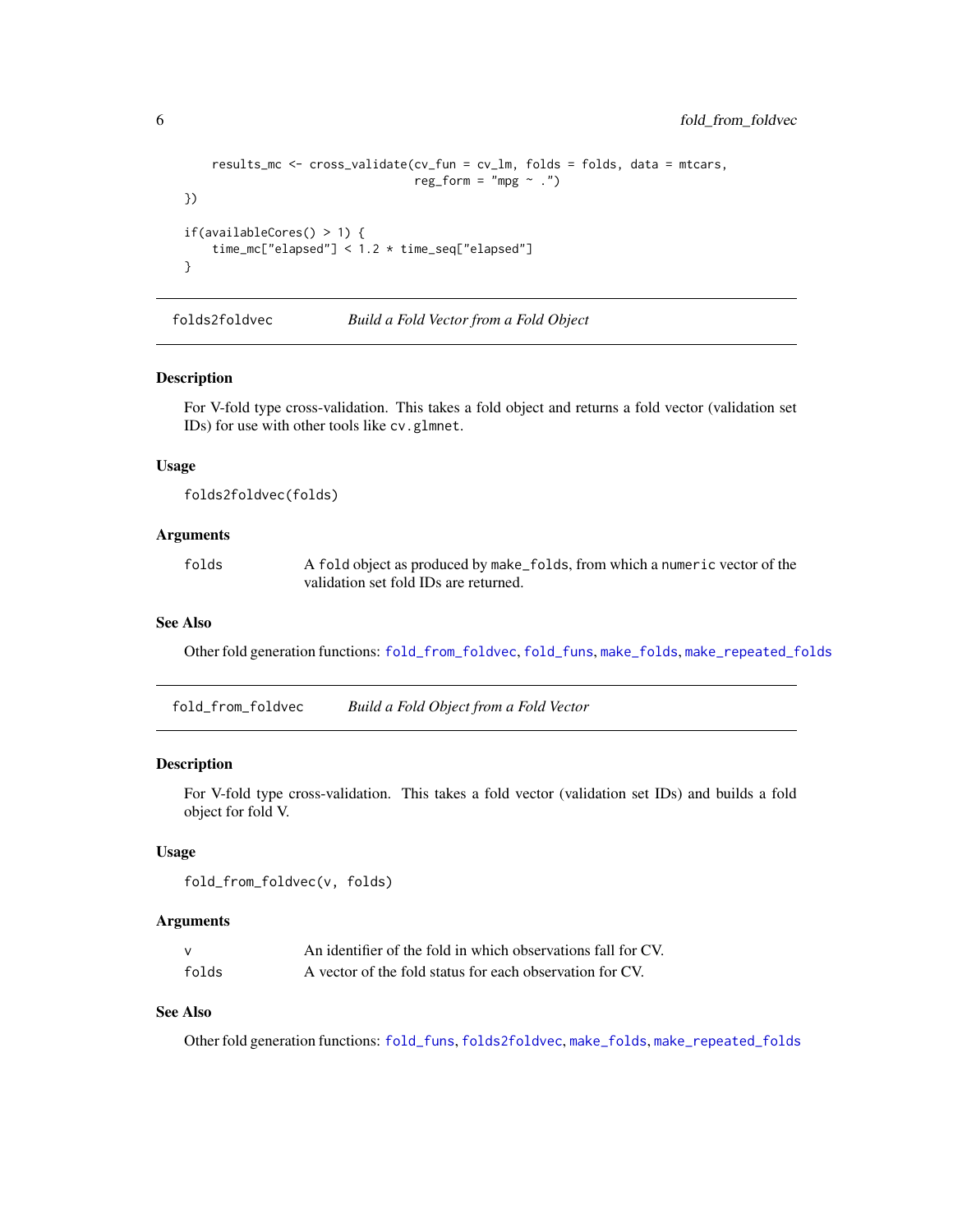<span id="page-6-1"></span><span id="page-6-0"></span>

### Description

These functions represent different cross-validation schemes that can be used with origami. They should be used as options for the fold\_fun argument to the [make\\_folds](#page-8-1) function in this package. [make\\_folds](#page-8-1) will call the requested function specify n, based on its arguments, and pass any remaining arguments (e.g. V or pvalidation) on.

#### Usage

```
folds_vfold(n, V = 10)folds_resubstitution(n)
folds_loo(n)
folds_montecarlo(n, V = 1000, pvalidation = 0.2)
folds_bootstrap(n, V = 1000)
folds_rolling_origin(n, first_window, validation_size, gap = 0, batch = 1)
folds_rolling_window(n, window_size, validation_size, gap = 0, batch = 1)
```
#### Arguments

| n            | (integer) - number of observations.                                                                                                              |  |  |  |  |  |  |
|--------------|--------------------------------------------------------------------------------------------------------------------------------------------------|--|--|--|--|--|--|
| V            | (integer) - number of folds.                                                                                                                     |  |  |  |  |  |  |
| pvalidation  | (double) - proportion of observation to be in validation fold.                                                                                   |  |  |  |  |  |  |
| first_window | (integer) - number of observations in the first training sample.                                                                                 |  |  |  |  |  |  |
|              | validation size                                                                                                                                  |  |  |  |  |  |  |
|              | (integer) - number of points in the validation samples; should be equal to the<br>largest forecast horizon.                                      |  |  |  |  |  |  |
| gap          | (integer) - number of points not included in the training or validation samples;<br>Default is 0.                                                |  |  |  |  |  |  |
| batch        | (integer) - Increases the number of time-points added to the training set each CV<br>iteration. Applicable for larger time-series. Default is 1. |  |  |  |  |  |  |
| window size  | (integer) - number of observations in each training sample.                                                                                      |  |  |  |  |  |  |
|              |                                                                                                                                                  |  |  |  |  |  |  |

#### Value

A list of Folds.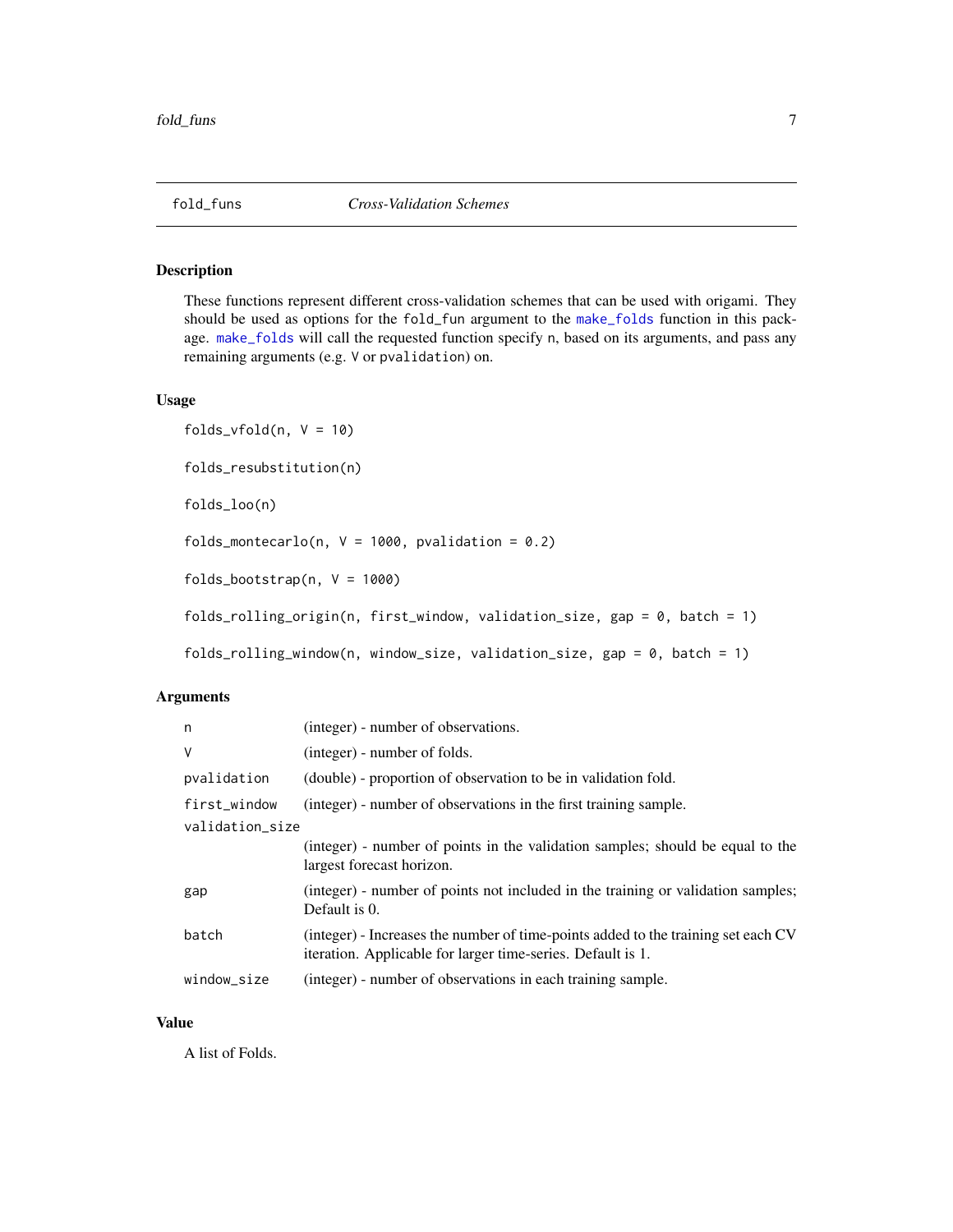# <span id="page-7-0"></span>See Also

Other fold generation functions: [fold\\_from\\_foldvec](#page-5-1), [folds2foldvec](#page-5-2), [make\\_folds](#page-8-1), [make\\_repeated\\_folds](#page-9-1)

<span id="page-7-1"></span>fold\_helpers *Fold Helpers*

# Description

Accessors and indexers for the different parts of a fold.

# Usage

 $training(x = NULL, fold = NULL)$  $validation(x = NULL, fold = NULL)$  $fold\_index(x = NULL, fold = NULL)$ 

#### Arguments

|      | an object to be indexed by a training set, validation set, or fold index. If missing,<br>the index itself will be returned. |
|------|-----------------------------------------------------------------------------------------------------------------------------|
| fold | Fold; the fold used to do the indexing. If missing, fold will be pulled from the<br>calling environment, if available.      |

# Value

The elements of x corresponding to the indexes, or the indexes themselves if x is missing.

# See Also

[make\\_fold](#page-8-2)

guess\_combiner *Flexible Guessing and Mapping for Combining Data Types*

# Description

Maps data types into standard combiners that should be sensible.

# Usage

guess\_combiner(result)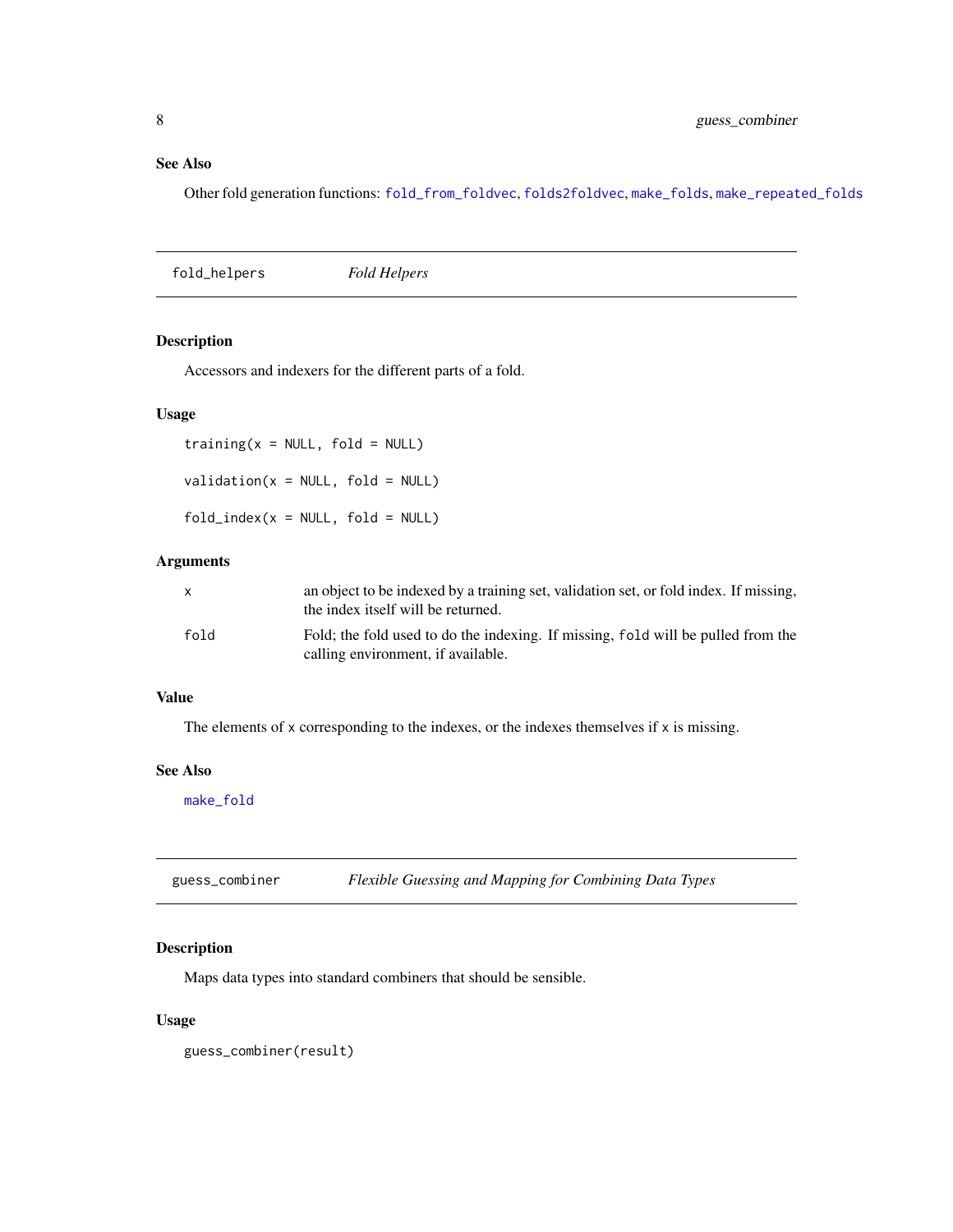# <span id="page-8-0"></span>make\_fold 9

# Arguments

result - a single result; flexibly accepts several object classes.

# Value

A function to combine a list of such results.

<span id="page-8-2"></span>

| <sup>7</sup> old<br>make_fold |  |
|-------------------------------|--|
|-------------------------------|--|

# Description

Functions to make a fold. Current representation is a simple list.

# Usage

make\_fold(v, training\_set, validation\_set)

# Arguments

|              | integer index of fold in larger scheme.                                         |
|--------------|---------------------------------------------------------------------------------|
| training_set | - integer vector of indexes corresponding to the training set.                  |
|              | validation_set - integer vector of indexes corresponding to the validation set. |

# Value

A list containing these elements.

# See Also

[fold\\_helpers](#page-7-1)

<span id="page-8-1"></span>make\_folds *Make List of Folds for cross-validation*

# Description

Generates a list of folds for a variety of cross-validation schemes.

# Usage

```
make_folds(n = NULL, fold_fun = folds_vfold, cluster_ids = NULL,
 strata\_ids = NULL, ...
```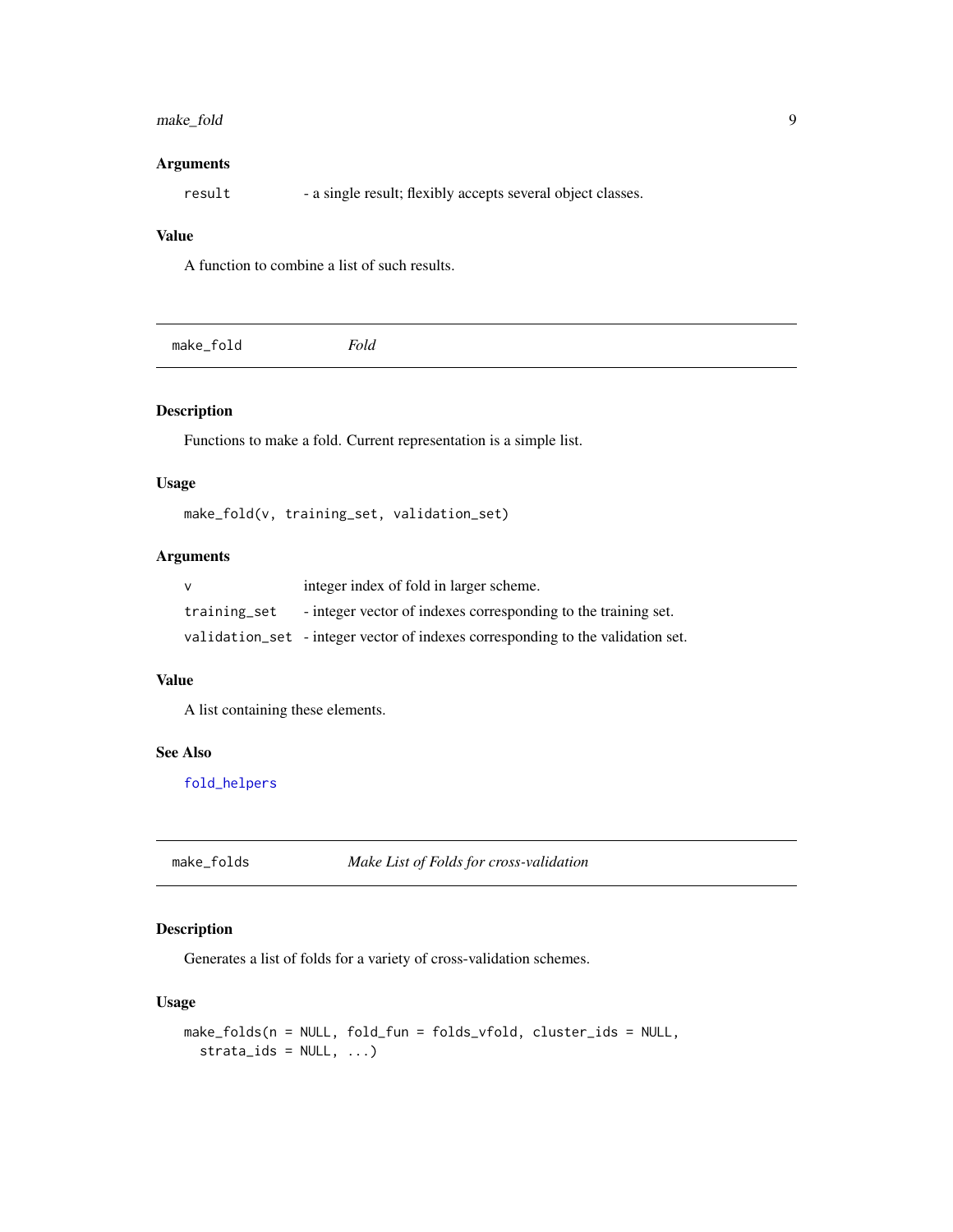#### <span id="page-9-0"></span>Arguments

| n           | - either an integer indicating the number of observations to cross-validate over,<br>or an object from which to guess the number of observations; can also be com-<br>puted from strata_ids or cluster_ids. |
|-------------|-------------------------------------------------------------------------------------------------------------------------------------------------------------------------------------------------------------|
| fold_fun    | - A function indicating the cross-validation scheme to use. See fold_funs for a<br>list of possibilities.                                                                                                   |
| cluster_ids | - a vector of cluster ids. Clusters are treated as a unit - that is, all observations<br>within a cluster are placed in either the training or validation set.                                              |
| strata ids  | - a vector of strata ids. Strata are balanced: insofar as possible the distribution in<br>the sample should be the same as the distribution in the training and validation<br>sets.                         |
| $\cdot$     | other arguments to be passed to fold_fun.                                                                                                                                                                   |
|             |                                                                                                                                                                                                             |

# Value

A list of folds objects. Each fold consists of a list with a training index vector, a validation index vector, and a fold\_index (its order in the list of folds).

# See Also

Other fold generation functions: [fold\\_from\\_foldvec](#page-5-1), [fold\\_funs](#page-6-1), [folds2foldvec](#page-5-2), [make\\_repeated\\_folds](#page-9-1)

<span id="page-9-1"></span>make\_repeated\_folds *Repeated Cross-Validation*

# Description

Implementation of repeated window cross-validation: generates fold objects for repeated crossvalidation by making repeated calls to [make\\_folds](#page-8-1) and concatenating the results.

#### Usage

```
make_repeated_folds(repeats, ...)
```
# Arguments

| repeats  | integer; number of repeats     |
|----------|--------------------------------|
| $\cdots$ | arguments passed to make_folds |

# See Also

Other fold generation functions: [fold\\_from\\_foldvec](#page-5-1), [fold\\_funs](#page-6-1), [folds2foldvec](#page-5-2), [make\\_folds](#page-8-1)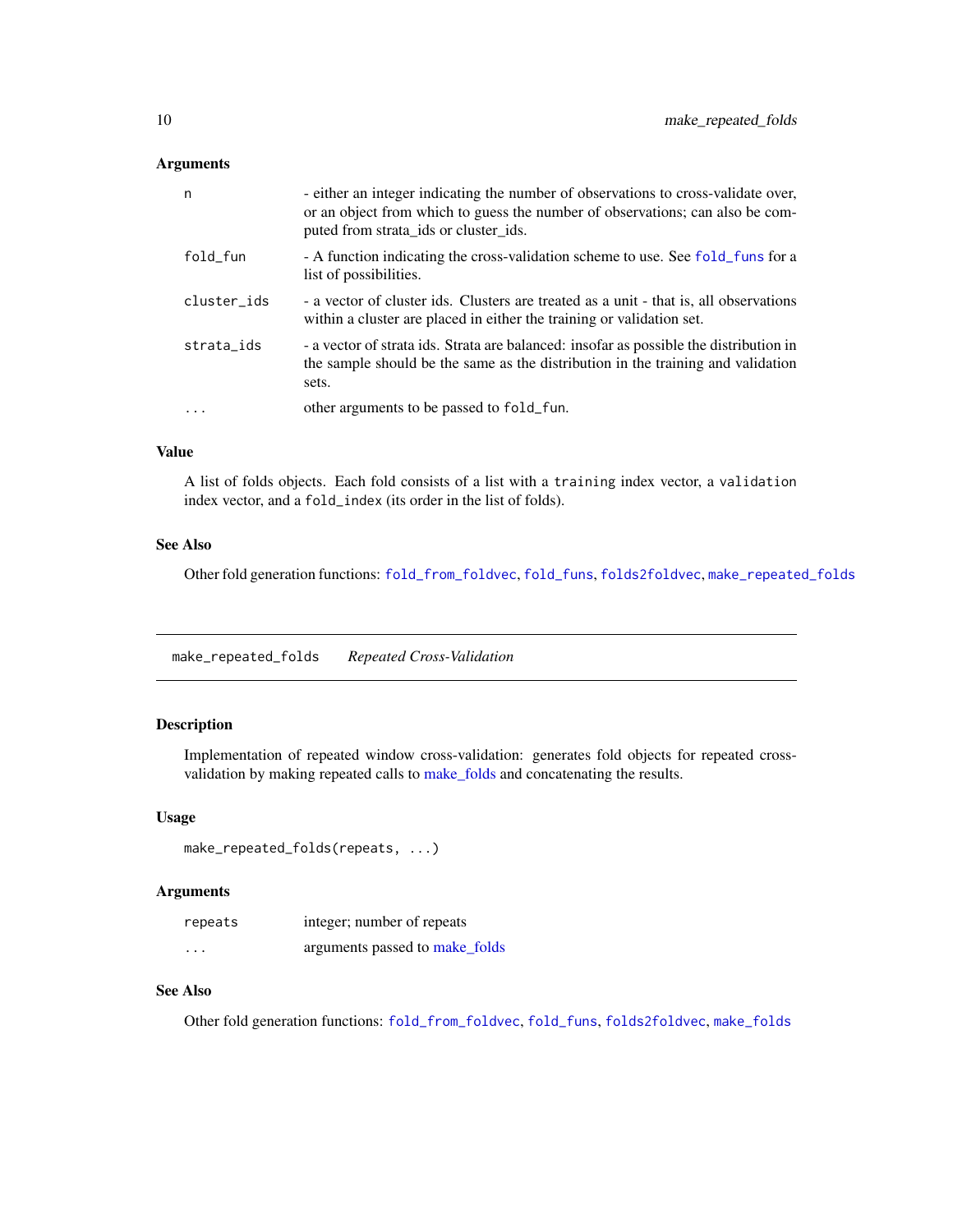<span id="page-10-0"></span>

# Description

Function factory that generates versions of functions wrapped in try.

# Usage

wrap\_in\_try(fun, ...)

# Arguments

| fun | A function to be wrapped in a try statement.              |
|-----|-----------------------------------------------------------|
| .   | Additional arguments passed to the previous argument fun. |